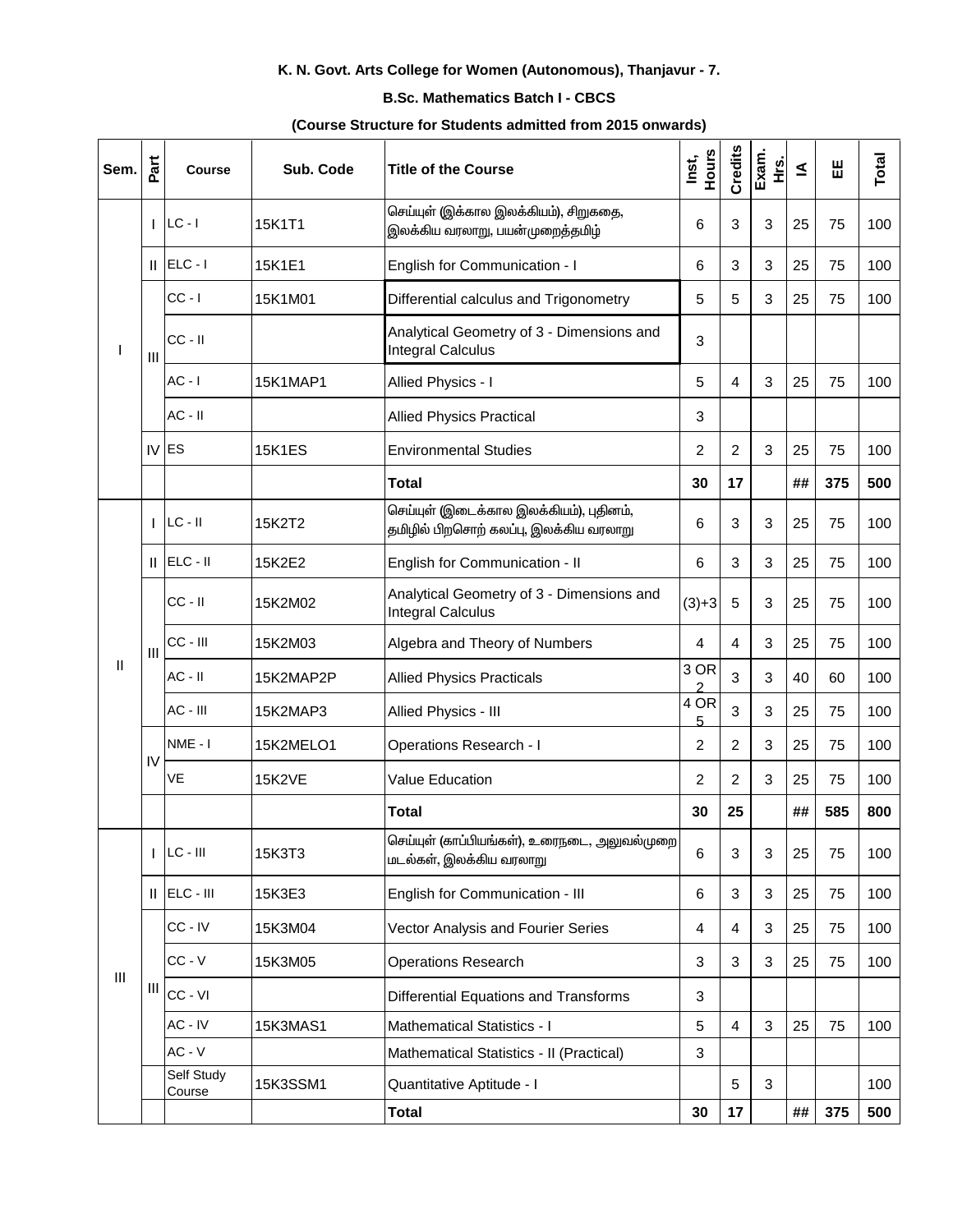| Sem.   | Part | <b>Course</b>               | Sub. Code     | <b>Title of the Course</b>                                                         | Hours<br>Inst, | <b>Credits</b> | Exam.<br>غ<br>± | $\leq$ | Ш   | Total |
|--------|------|-----------------------------|---------------|------------------------------------------------------------------------------------|----------------|----------------|-----------------|--------|-----|-------|
|        |      | $ $ LC - IV                 | 15K4T4        | செய்யுள் (சங்க இலக்கியம், நீதி இலக்கியம்)<br>நாடகம், இலக்கிய வரலாறு, பொதுக்கட்டுரை | 6              | 3              | 3               | 25     | 75  | 100   |
|        |      | $  $ ELC - IV               | 15K4E4        | English for Communication - IV                                                     | 6              | 3              | 3               | 25     | 75  | 100   |
|        |      | CC - VI                     | 15K4M06       | Differential Equations and Transforms                                              | $(3)+3$        | 6              | 3               | 25     | 75  | 100   |
|        |      | CC - VII                    | 15K4M07       | Sequencies and Series                                                              | 6              | 4              | 3               | 25     | 75  | 100   |
| IV     | Ш    | $AC - V$                    | 15K4MAS2P     | Mathematical Statistics - II (Practical)                                           | 3              | 3              | 3               | 40     | 60  | 100   |
|        |      | AC - VI                     | 15K4MAS3      | Mathematical Statistics - III                                                      | 4              | 3              | 3               | 25     | 75  | 100   |
|        |      | Skill Based<br>Elective I   | 15K4SBEC1     | <b>Life Skills</b>                                                                 | $\overline{2}$ | 4              | 3               | 25     | 75  | 100   |
|        | IV   |                             | 15K4EA        | <b>Extension Activities</b>                                                        |                | 1              |                 |        |     |       |
|        |      | Self Study<br>Course        | 15K4SSM2      | Quantitative Aptitude - II                                                         |                | 5              | 3               |        |     | 100   |
|        |      |                             |               | <b>Total</b>                                                                       | 30             | 27             |                 | ##     | 510 | 700   |
|        |      | CC - VIII                   | 15K5M08       | Abstract Algebra                                                                   | 6              | 4              | 3               | 25     | 75  | 100   |
|        |      | $CC - IX$                   | 15K5M09       | <b>Real Analysis</b>                                                               | $\overline{7}$ | 5              | 3               | 25     | 75  | 100   |
|        | Ш    | $CC - X$                    | 15K5M10       | <b>Statics</b>                                                                     | 6              | 5              | 3               | 25     | 75  | 100   |
|        |      | MBE - I                     | 15K5MELM1     | Programming in C                                                                   | 5              | 5              | 3               | 25     | 75  | 100   |
| $\vee$ | IV   | NME - II                    | 15K5MELO2     | <b>Operations Research II</b>                                                      | 2              | $\overline{c}$ | 3               | 25     | 75  | 100   |
|        |      | Skill Based<br>Elective II  | 15K5SBEC2     | Soft Skills                                                                        | 2              | 4              | 3               | 25     | 75  | 100   |
|        |      | Skill Based<br>Elective III | 15K5SBEC3     | <b>Communication and Career Development</b>                                        | 2              | 4              | 3               | 25     | 75  | 100   |
|        |      |                             |               | <b>Total</b>                                                                       | 30             | 29             |                 | ##     | 525 | 700   |
|        |      | CC - XI                     | 15K6M11       | <b>Graph Theory</b>                                                                | 6              | 5              | 3               | 25     | 75  | 100   |
|        |      | CC - XII                    | 15K6M12       | <b>Complex Analysis</b>                                                            | $\overline{7}$ | 5              | 3               | 25     | 75  | 100   |
|        |      | $III$ CC - $XIII$           | 15K6M13       | Dynamics                                                                           | 7              | 5              | $\mathfrak{B}$  | 25     | 75  | 100   |
| VI     |      | MBE - II                    | 15K6MELM2     | <b>Stochastic Processes</b>                                                        | 5              | 5              | 3               | 25     | 75  | 100   |
|        |      | MBE - III                   | 15K6MELM3     | <b>Numerical Methods</b>                                                           | 4              | 4              | $\mathfrak{B}$  | 25     | 75  | 100   |
|        |      | V GS                        | <b>15K6GS</b> | <b>Gender Studies</b>                                                              | 1              | $\mathbf{1}$   | $\mathbf{3}$    | 25     | 75  | 100   |
|        |      |                             |               | <b>Total</b>                                                                       | 30             | 25             |                 | ##     | 450 | 600   |
|        |      |                             |               | <b>Grand Total</b>                                                                 | 180            | 140            |                 |        |     | 3800  |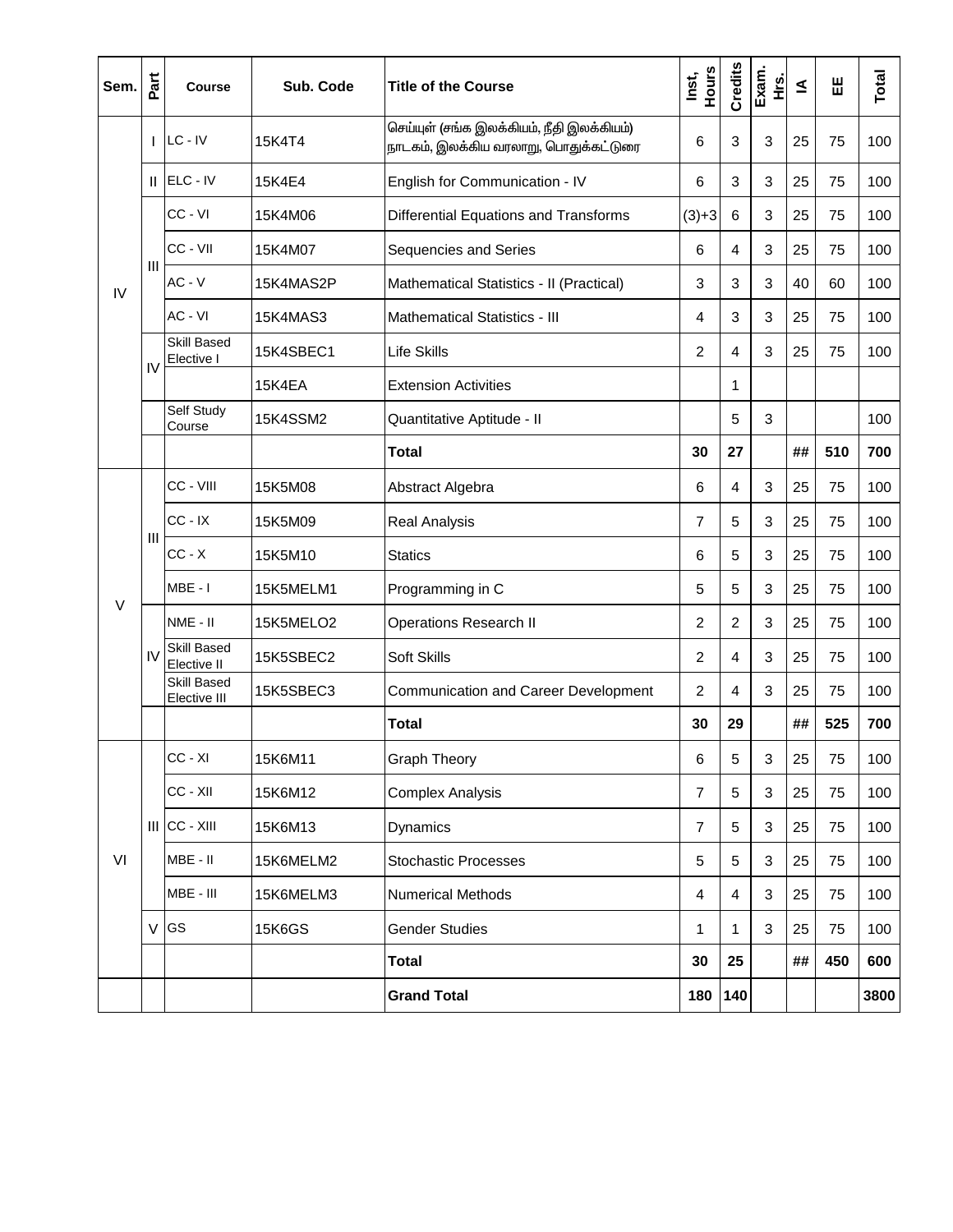# K. N. Govt. Arts College for Women (Autonomous), Thanjavur - 7.

### **B.Sc. Mathematics Batch II - CBCS**

#### (Course Structure for Students admitted from 2015 onwards)

| Sem.           | Part           | <b>Course</b>        | Sub. Code     | Title of the Course                                                              | Hours<br>Inst, | Credits    | Exam.<br>غ<br>± | ≤  | 出   | Total |
|----------------|----------------|----------------------|---------------|----------------------------------------------------------------------------------|----------------|------------|-----------------|----|-----|-------|
|                | T              | $LC - I$             | 15K1T1        | செய்யுள் (இக்கால இலக்கியம்), சிறகதை,<br>இலக்கிய வரலாறு, பயன்முறைத்தமிழ்          | 6              | 3          | 3               | 25 | 75  | 100   |
|                | Ш.             | $ ELC - I $          | 15K1E1        | English for Communication - I                                                    | 6              | 3          | 3               | 25 | 75  | 100   |
|                |                | $CC - I$             | 15K1M01       | Differential Calculus and Trigonometry                                           | 5              | 5          | 3               | 25 | 75  | 100   |
| J.             | $\mathbf{III}$ | $CC - II$            |               | Analytical Geometry of 3 - Dimensions and<br><b>Integral Calculus</b>            | 3              |            |                 |    |     |       |
|                |                | $AC - I$             | 15K1MAP1      | Allied Physics - I                                                               | 5              | 4          | 3               | 25 | 75  | 100   |
|                |                | $AC - II$            |               | <b>Allied Physics Practical</b>                                                  | 3              |            |                 |    |     |       |
|                |                | $IV$ ES              | <b>15K1ES</b> | <b>Environmental Studies</b>                                                     | 2              | 2          | 3               | 25 | 75  | 100   |
|                |                |                      |               | <b>Total</b>                                                                     | 30             | 17         |                 | ## | 375 | 500   |
|                | T              | $LC - II$            | 15K2T2        | செய்யுள் (இடைக்கால இலக்கியம்), புதினம்,<br>தமிழில் பிறசொற் கலப்பு, இலக்கியவரலாறு | 6              | 3          | 3               | 25 | 75  | 100   |
|                | Ш              | ELC - II             | 15K2E2        | English For Communication - II                                                   | 6              | 3          | 3               | 25 | 75  | 100   |
|                |                | CC - II              | 15K2M02       | Analytical Geometry of 3 - Dimensions And<br><b>Integral Calculus</b>            | $(3)+3$        | 5          | 3               | 25 | 75  | 100   |
|                | $\mathbf{III}$ | CC - III             | 15K2M03       | Algebra and Theory of Numbers                                                    | 4              | 4          | 3               | 25 | 75  | 100   |
| $\mathsf{I}$   |                | $AC - II$            | 15K2MAP2P     | <b>Allied Physics Practical</b>                                                  | 3 OR<br>っ      | 3          | 3               | 40 | 60  | 100   |
|                |                | AC - III             | 15K2MAP3      | Allied Physics - III                                                             | 4 OR<br>5      | 3          | 3               | 25 | 75  | 100   |
|                |                | $NME - I$            | 15K2MELO1     | <b>Operations Research - I</b>                                                   | 2              | 2          | 3               | 25 | 75  | 100   |
|                | IV             | VE                   | <b>15K2VE</b> | Value Education                                                                  | 2              | 2          | 3               | 25 | 75  | 100   |
|                |                |                      |               | <b>Total</b>                                                                     | 30             | 25         |                 | ## | 585 | 800   |
|                |                | $LC - III$           | 15K3T3        | செய்யுள் (காப்பியங்கள்), உரைநடை, அலுவல்முறை<br>மடல்கள், இலக்கியவரலாறு            | 6              | 3          | $\mathbf{3}$    | 25 | 75  | 100   |
|                | Ш              | ELC - III            | 15K3E3        | English for Communication - III                                                  | 6              | 3          | 3               | 25 | 75  | 100   |
|                |                | CC - IV              | 15K3M04       | Vector Analysis and Fourier Series                                               | $\overline{4}$ | 4          | 3               | 25 | 75  | 100   |
|                |                | $CC - V$             | 15K3M05       | <b>Operations Research</b>                                                       | 3              | $\sqrt{3}$ | 3               | 25 | 75  | 100   |
| $\mathbf{III}$ | Ш              | CC - VI              |               | <b>Differential Equations and Transforms</b>                                     | 3              |            |                 |    |     |       |
|                |                | AC - IV              | 15K3MACS1     | Programming with C++                                                             | 5              | 4          | 3               | 25 | 75  | 100   |
|                |                | $AC - V$             |               | C++ and Java Programming Lab                                                     | $\sqrt{3}$     |            |                 |    |     |       |
|                |                | Self Study<br>Course | 15K3SSM1      | Quantitative Aptitude - I                                                        |                | 5          | 3               |    |     |       |
|                |                |                      |               | <b>Total</b>                                                                     | 30             | 17         |                 | ## | 375 | 500   |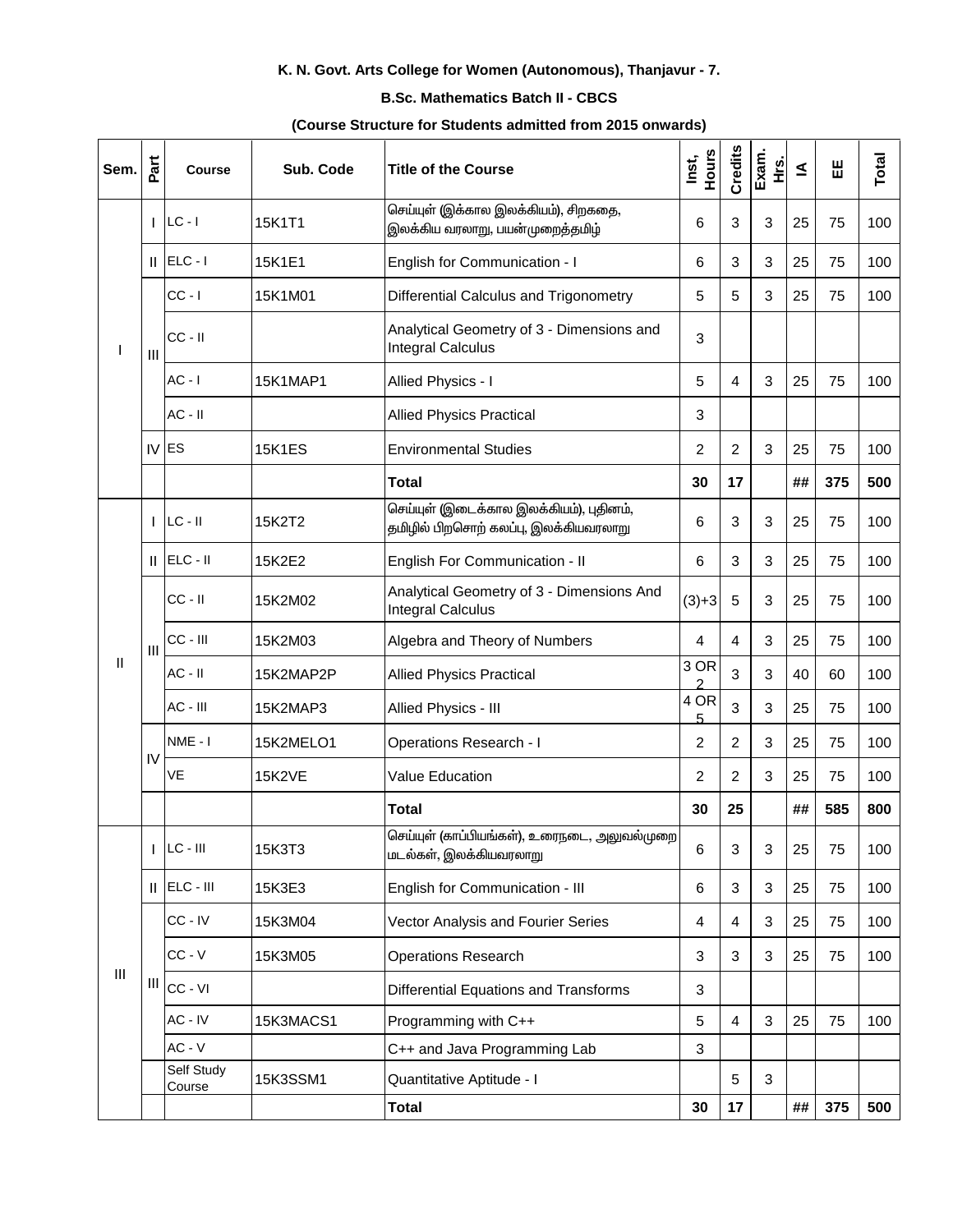| Sem. | Part          | <b>Course</b>               | Sub. Code     | <b>Title of the Course</b>                                                         | Hours<br>Inst, | Credits                 | Exam.<br>غ<br>± | ≤  | Ш   | Total |
|------|---------------|-----------------------------|---------------|------------------------------------------------------------------------------------|----------------|-------------------------|-----------------|----|-----|-------|
|      |               | $ $ LC - IV                 | 15K4T4        | செய்யுள் (சங்க இலக்கியம், நீதி இலக்கியம்)<br>நாடகம், இலக்கிய வரலாறு, பொதுக்கட்டுரை | 6              | 3                       | 3               | 25 | 75  | 100   |
|      |               | $  $ ELC - IV               | 15K4E4        | English for Communication - IV                                                     | 6              | 3                       | 3               | 25 | 75  | 100   |
|      |               | CC - VI                     | 15K4M06       | Differential Equations and Transforms                                              | $(3)+3$        | 6                       | 3               | 25 | 75  | 100   |
|      |               | CC - VII                    | 15K4M07       | Sequencies and Series                                                              | 6              | 4                       | 3               | 25 | 75  | 100   |
| IV   | Ш             | $AC - V$                    | 15K4MACS2P    | C++ and Java Programming Lab                                                       | 2              | 3                       | 3               | 40 | 60  | 100   |
|      |               | AC - VI                     | 15K4MACS3     | Programming with Java                                                              | 5              | 3                       | 3               | 25 | 75  | 100   |
|      |               | Skill Based<br>Elective I   | 15K4SBEC1     | Life Skills                                                                        | 2              | 4                       | 3               | 25 | 75  | 100   |
|      | IV            |                             | 15K4EA        | <b>Extension Activities</b>                                                        |                | 1                       |                 |    |     |       |
|      |               | Self Study<br>Course        | 15K4SSM2      | Quantitative Aptitude - II                                                         |                | 5                       | 3               |    |     | 100   |
|      |               |                             |               | <b>Total</b>                                                                       | 30             | 27                      |                 | ## | 510 | 700   |
|      | Ш             | CC - VIII                   | 15K5M08       | Abstract Algebra                                                                   | 6              | 4                       | 3               | 25 | 75  | 100   |
|      |               | $CC - IX$                   | 15K5M09       | <b>Real Analysis</b>                                                               | 7              | 5                       | 3               | 25 | 75  | 100   |
|      |               | $CC - X$                    | 15K5M10       | <b>Statics</b>                                                                     | 6              | 5                       | 3               | 25 | 75  | 100   |
|      |               | MBE - I                     | 15K5MELM1S    | <b>Probability and Statistics</b>                                                  | 5              | 5                       | 3               | 25 | 75  | 100   |
| V    | $\mathsf{IV}$ | NME - II                    | 15K5MELO2     | <b>Operations Research II</b>                                                      | 2              | $\overline{2}$          | 3               | 25 | 75  | 100   |
|      |               | Skill Based<br>Elective II  | 15K5SBEC2     | Soft Skills                                                                        | $\overline{c}$ | 4                       | 3               | 25 | 75  | 100   |
|      |               | Skill Based<br>Elective III | 15K5SBEC3     | <b>Communication and Career Development</b>                                        | 2              | 4                       | 3               | 25 | 75  | 100   |
|      |               |                             |               | <b>Total</b>                                                                       | 30             | 29                      |                 | ## | 525 | 700   |
|      |               | CC - XI                     | 15K6M11       | <b>Graph Theory</b>                                                                | 6              | 5                       | 3               | 25 | 75  | 100   |
|      |               | CC - XII                    | 15K6M12       | <b>Complex Analysis</b>                                                            | 7              | 5                       | 3               | 25 | 75  | 100   |
|      |               | $III$ CC - $XIII$           | 15K6M13       | Dynamics                                                                           | 7              | 5                       | 3               | 25 | 75  | 100   |
| VI   |               | MBE - II                    | 15K6MELM2     | <b>Stochastic Processes</b>                                                        | 5              | 5                       | 3               | 25 | 75  | 100   |
|      |               | MBE - III                   | 15K6MELM3     | <b>Numerical Methods</b>                                                           | 4              | $\overline{\mathbf{4}}$ | $\mathfrak{S}$  | 25 | 75  | 100   |
|      |               | V GS                        | <b>15K6GS</b> | <b>Gender Studies</b>                                                              | 1              | 1                       | $\mathbf{3}$    | 25 | 75  | 100   |
|      |               |                             |               | <b>Total</b>                                                                       | 30             | 25                      |                 | ## | 450 | 600   |
|      |               |                             |               | <b>Grand Total</b>                                                                 | 180            | 140                     |                 |    |     | 3800  |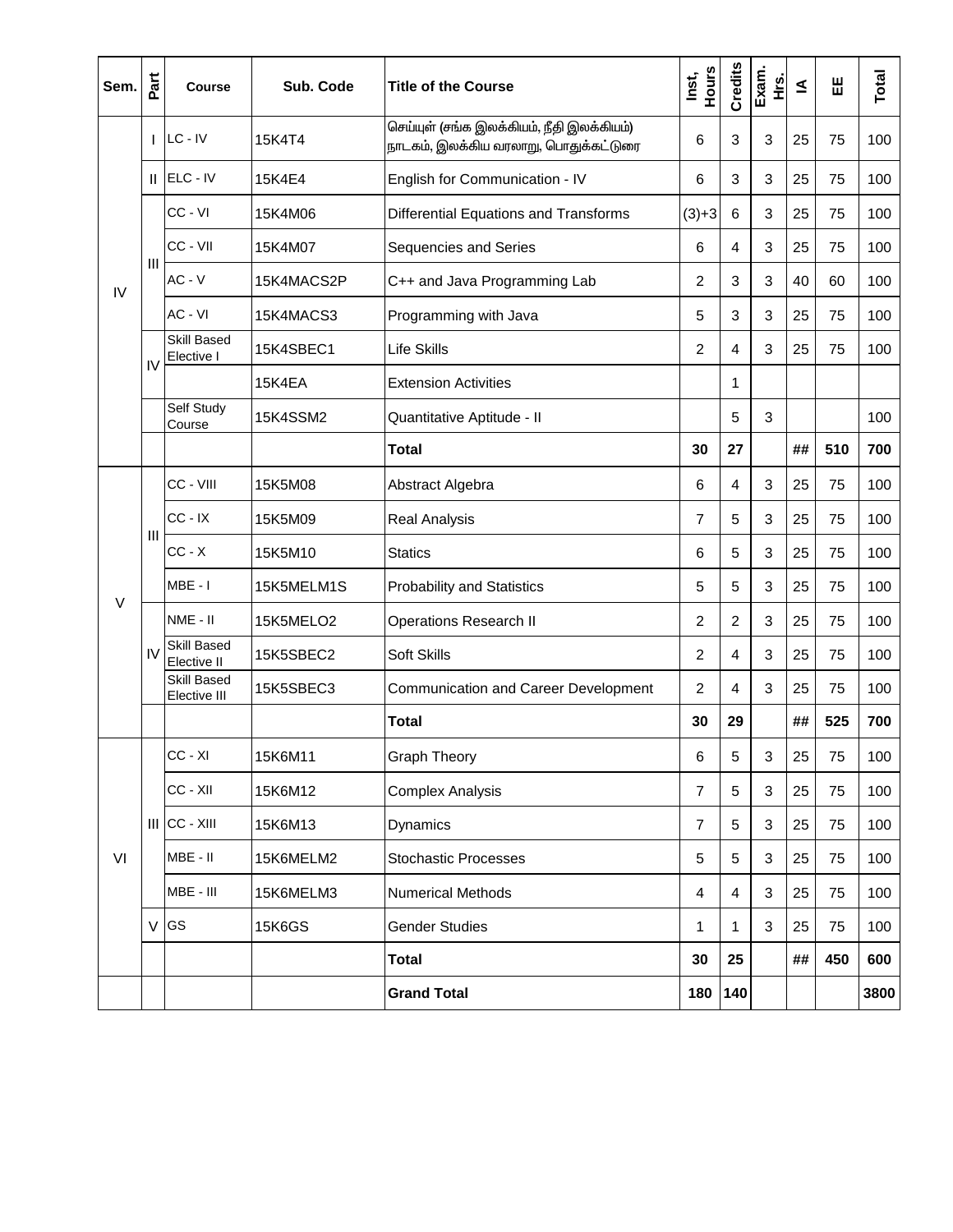# K. N. Govt. Arts College for Women (Autonomous), Thanjavur - 7.

### **B.Sc. Mathematics Batch III - CBCS**

#### (Course Structure for Students admitted from 2015 onwards)

| Sem. | Part           | <b>Course</b>        | Sub. Code       | Title of the Course                                                              | <b>Hours</b><br>Inst, | Credits        | Exam.<br>غ<br>± | ₹  | Ш   | Total |
|------|----------------|----------------------|-----------------|----------------------------------------------------------------------------------|-----------------------|----------------|-----------------|----|-----|-------|
|      | I              | $LC - I$             | 15K1T1          | செய்யுள் (இக்கால இலக்கியம்), சிறுகதை,<br>இலக்கிய வரலாறு, பயன்முறைத்தமிழ்         | 6                     | 3              | 3               | 25 | 75  | 100   |
|      | Ш              | $ELC - I$            | 15K1E1          | English for Communication - I                                                    | 6                     | 3              | 3               | 25 | 75  | 100   |
|      |                | $CC - I$             | 15K1M01         | Differential Calculus and Trigonometry                                           | $\overline{5}$        | 5              | 3               | 25 | 75  | 100   |
|      | $\mathbf{III}$ | CC - II              |                 | Analytical Geometry of 3 - Dimensions And<br><b>Integral Calculus</b>            | 3                     |                |                 |    |     |       |
|      |                | $AC - I$             | <b>15K1MAM1</b> | <b>Numerical Methods I</b>                                                       | $\overline{5}$        | 4              | 3               | 25 | 75  | 100   |
|      |                | $AC - II$            |                 | <b>Numerical Methods II Practicals</b>                                           | 3                     |                |                 |    |     |       |
|      | IV             | <b>ES</b>            | <b>15K1ES</b>   | <b>Environmental Studies</b>                                                     | $\overline{2}$        | $\overline{2}$ | 3               | 25 | 75  | 100   |
|      |                |                      |                 | <b>Total</b>                                                                     | 30                    | 17             |                 | ## | 375 | 500   |
|      | ı              | $LC - II$            | 15K2T2          | செய்யுள் (இடைக்கால இலக்கியம்), புதினம்,<br>தமிழில் பிறசொற் கலப்பு, இலக்கியவரலாறு | 6                     | 3              | 3               | 25 | 75  | 100   |
|      | Ш              | ELC - II             | 15K2E2          | English for Communication - II                                                   | 6                     | 3              | 3               | 25 | 75  | 100   |
|      |                | $CC - II$            | 15K2M02         | Analytical Geometry of 3 - Dimensions And<br><b>Integral Calculus</b>            | $(3)+3$               | $\overline{5}$ | 3               | 25 | 75  | 100   |
|      | $\mathbf{III}$ | CC - III             | 15K2M03         | Algebra and Theory of Numbers                                                    | $\overline{4}$        | 4              | 3               | 25 | 75  | 100   |
| Ш    |                | $AC - II$            | 15K2MAM2P       | <b>Numerical Methods II Practicals</b>                                           | $\sqrt{3}$            | 3              | 3               | 40 | 60  | 100   |
|      |                | $AC - III$           | 15K2MAM3        | <b>Numerical Methods III</b>                                                     | 4                     | 3              | 3               | 25 | 75  | 100   |
|      |                | NME-I                | 15K2MELO1       | <b>Operations Research - I</b>                                                   | 2                     | $\overline{2}$ | 3               | 25 | 75  | 100   |
|      | IV             | VE                   | <b>15K2VE</b>   | <b>Value Education</b>                                                           | 2                     | $\overline{2}$ | 3               | 25 | 75  | 100   |
|      |                |                      |                 | <b>Total</b>                                                                     | 30                    | 25             |                 | ## | 585 | 800   |
|      |                | $LC - III$           | 15K3T3          | செய்யுள் (காப்பியங்கள்), உரைநடை, அலுவல்முறை<br>மடல்கள், இலக்கியவரலாறு            | 6                     | 3              | 3               | 25 | 75  | 100   |
|      | Ш.             | ELC - III            | 15K3E3          | English for Communication - III                                                  | 6                     | 3              | $\mathbf{3}$    | 25 | 75  | 100   |
|      |                | CC-IV                | 15K3M04         | Vector Analysis and Fourier Series                                               | 4                     | 4              | 3               | 25 | 75  | 100   |
|      |                | $CC - V$             | 15K3M05         | <b>Operations Research</b>                                                       | 3                     | 3              | 3               | 25 | 75  | 100   |
| Ш    | III            | CC - VI              |                 | <b>Differential Equations and Transforms</b>                                     | $\mathbf{3}$          |                |                 |    |     |       |
|      |                | AC - IV              | 15K3MACS1       | Programming with C++                                                             | 5                     | $\overline{4}$ | 3               | 25 | 75  | 100   |
|      |                | $AC - V$             |                 | C++ and Java Programming Lab                                                     | 3                     |                |                 |    |     |       |
|      |                | Self Study<br>Course | 15K3SSM1        | Quantitative Aptitude - I                                                        |                       | 5              | 3               |    |     |       |
|      |                |                      |                 | Total                                                                            | 30                    | 17             |                 | ## | 375 | 500   |